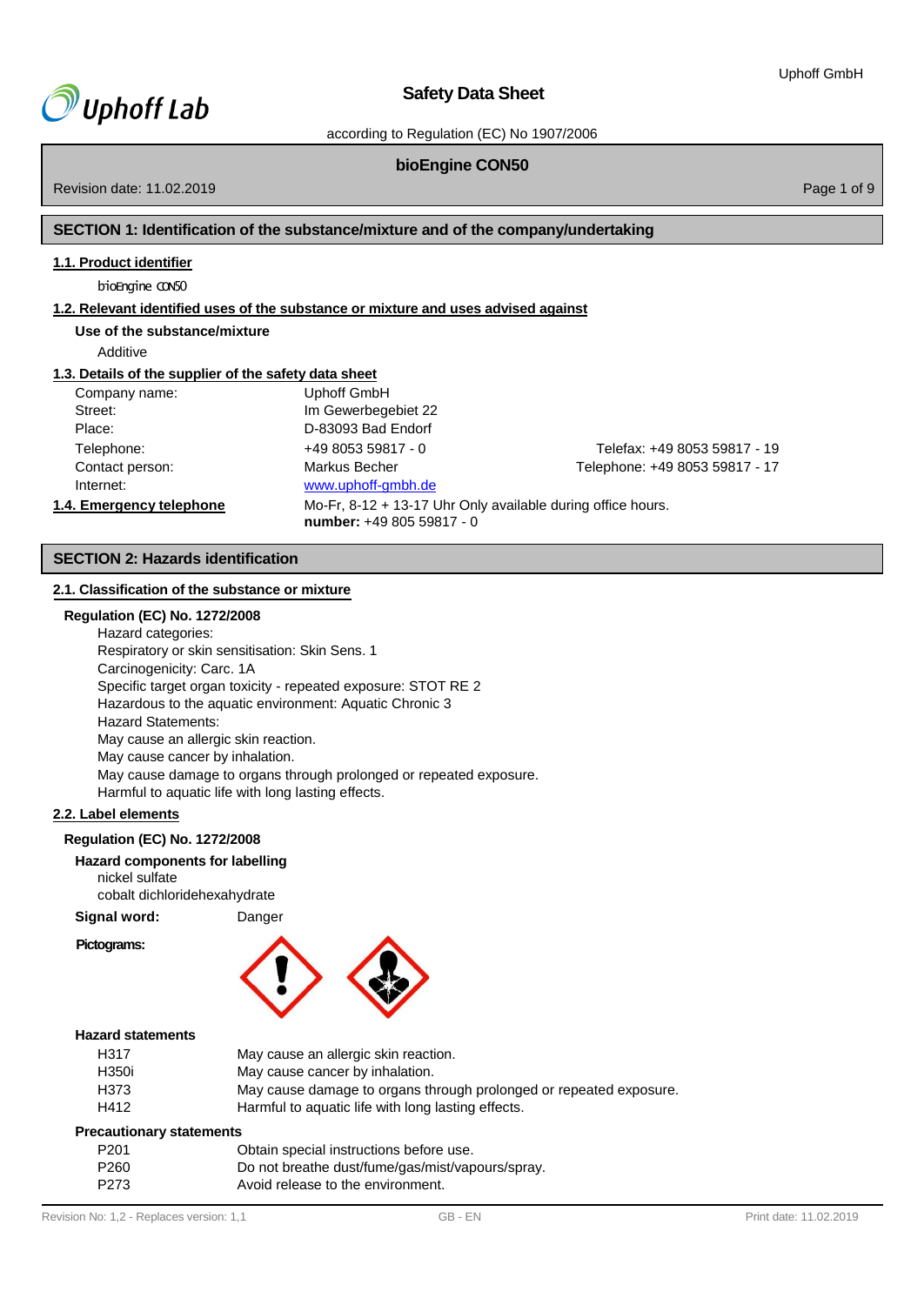

according to Regulation (EC) No 1907/2006

#### **bioEngine CON50**

| Revision date: 11.02.2019 | Page 2 of 9 |
|---------------------------|-------------|
|---------------------------|-------------|

| P280      | Wear protective gloves/protective clothing/eye protection/face protection. |
|-----------|----------------------------------------------------------------------------|
| P308+P313 | IF exposed or concerned: Get medical advice/attention.                     |
| P501      | Dispose of waste according to applicable legislation.                      |

#### **Special labelling of certain mixtures**

Restricted to professional users.

# **Labelling of packages where the contents do not exceed 125 ml**

| Signal word: | Danger |  |
|--------------|--------|--|
| Pictograms:  |        |  |



**Hazard statements**

# H317-H350i-H412

**Precautionary statements**

P201-P280-P308+P313-P321-P501

#### **2.3. Other hazards**

No information available.

#### **SECTION 3: Composition/information on ingredients**

# **3.2. Mixtures**

#### **Hazardous components**

| CAS No    | Chemical name                |                                                                                                                                                                                                                                                         |                 | Quantity   |
|-----------|------------------------------|---------------------------------------------------------------------------------------------------------------------------------------------------------------------------------------------------------------------------------------------------------|-----------------|------------|
|           | EC No                        | Index No                                                                                                                                                                                                                                                | <b>REACH No</b> |            |
|           | <b>GHS Classification</b>    |                                                                                                                                                                                                                                                         |                 |            |
| 7786-81-4 | nickel sulfate               |                                                                                                                                                                                                                                                         |                 | $< 1 \%$   |
|           | 232-104-9                    | 028-009-00-5                                                                                                                                                                                                                                            |                 |            |
|           |                              | Carc. 1A, Muta. 2, Repr. 1B, STOT RE 1, Acute Tox. 4, Acute Tox. 4, Skin Irrit. 2, Resp.<br>Sens. 1, Skin Sens. 1, Aquatic Acute 1 (M-Factor = 1), Aquatic Chronic 1 (M-Factor = 1);<br>H350i H341 H360D *** H372 ** H332 H302 H315 H334 H317 H400 H410 |                 |            |
| 7791-13-1 | cobalt dichloridehexahydrate |                                                                                                                                                                                                                                                         |                 | $< 0.1 \%$ |
|           | 231-589-4                    | 027-004-00-5                                                                                                                                                                                                                                            |                 |            |
|           | H400 H410                    | Carc. 1B, Muta. 2, Repr. 1B, Acute Tox. 4, Resp. Sens. 1, Skin Sens. 1, Aquatic Acute 1<br>(M-Factor = 10), Aquatic Chronic 1 (M-Factor = 10); H350i H341 H360F H302 H334 H317                                                                          |                 |            |

Full text of H and EUH statements: see section 16.

# **SECTION 4: First aid measures**

# **4.1. Description of first aid measures**

#### **After inhalation**

Provide fresh air. If breathing is irregular or stopped, administer artificial respiration. Medical treatment necessary.

#### **After contact with skin**

After contact with skin, wash immediately with plenty of water and soap. Take off immediately all contaminated clothing and wash it before reuse. Medical treatment necessary.

#### **After contact with eyes**

After eye contact: Rinse immediately carefully and thoroughly with eye-bath or water. Remove contact lenses, if present and easy to do. Continue rinsing. Consult an ophthalmologist.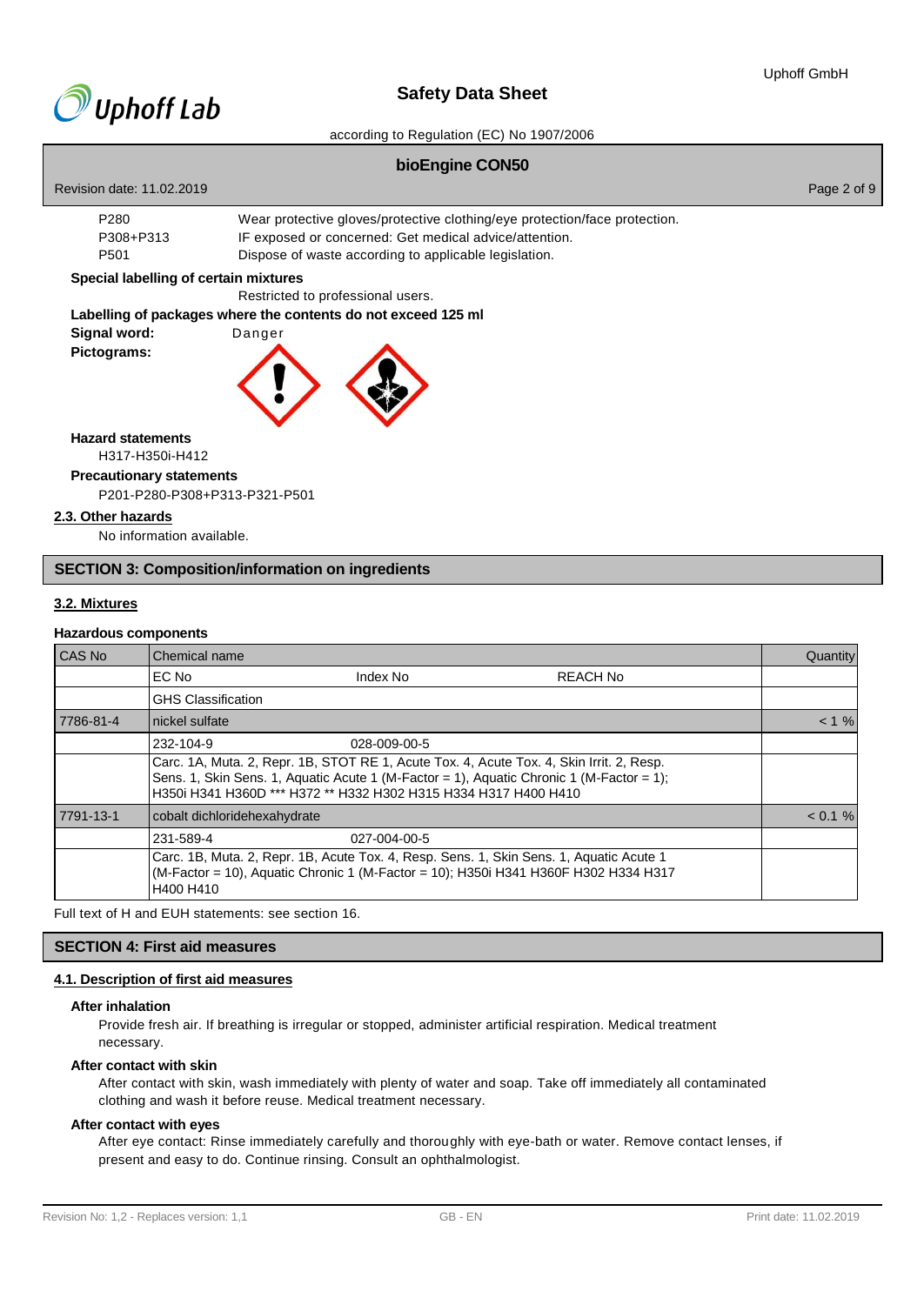

according to Regulation (EC) No 1907/2006

# **bioEngine CON50**

Revision date: 11.02.2019 **Page 3 of 9** and 2011 **Page 3 of 9** and 2012 **Page 3 of 9** and 2012 **Page 3 of 9** and 2012 **Page 3 of 9** 

#### **After ingestion**

Observe risk of aspiration if vomiting occurs. Do NOT induce vomiting. Rinse mouth immediately and drink plenty of water. Never give anything by mouth to an unconscious person or a person with cramps. Medical treatment necessary.

#### **4.2. Most important symptoms and effects, both acute and delayed**

No information available.

# **4.3. Indication of any immediate medical attention and special treatment needed**

Treat symptomatically.

# **SECTION 5: Firefighting measures**

#### **5.1. Extinguishing media**

#### **Suitable extinguishing media**

Co-ordinate fire-fighting measures to the fire surroundings.

#### **5.2. Special hazards arising from the substance or mixture**

Non-flammable.

# **5.3. Advice for firefighters**

Wear a self-contained breathing apparatus and chemical protective clothing. Full protection suit.

#### **Additional information**

Suppress gases/vapours/mists with water spray jet. Collect contaminated fire extinguishing water separately. Do not allow entering drains or surface water.

#### **SECTION 6: Accidental release measures**

#### **6.1. Personal precautions, protective equipment and emergency procedures**

Provide adequate ventilation. Do not breathe gas/fumes/vapour/spray. Avoid contact with skin, eyes and clothes. Use personal protection equipment.

#### **6.2. Environmental precautions**

Do not allow to enter into surface water or drains.

#### **6.3. Methods and material for containment and cleaning up**

Absorb with liquid-binding material (e.g. sand, diatomaceous earth, acid- or universal binding agents). Treat the recovered material as prescribed in the section on waste disposal.

# **6.4. Reference to other sections**

Safe handling: see section 7 Personal protection equipment: see section 8 Disposal: see section 13

# **SECTION 7: Handling and storage**

#### **7.1. Precautions for safe handling**

#### **Advice on safe handling**

Provide adequate ventilation. Do not breathe gas/fumes/vapour/spray. Avoid contact with skin, eyes and clothes. Use personal protection equipment.

#### **Advice on protection against fire and explosion**

No special fire protection measures are necessary.

#### **7.2. Conditions for safe storage, including any incompatibilities**

#### **Requirements for storage rooms and vessels**

Keep container tightly closed. Keep locked up. Store in a place accessible by authorized persons only. Provide adequate ventilation as well as local exhaustion at critical locations.

# **Hints on joint storage**

No information available.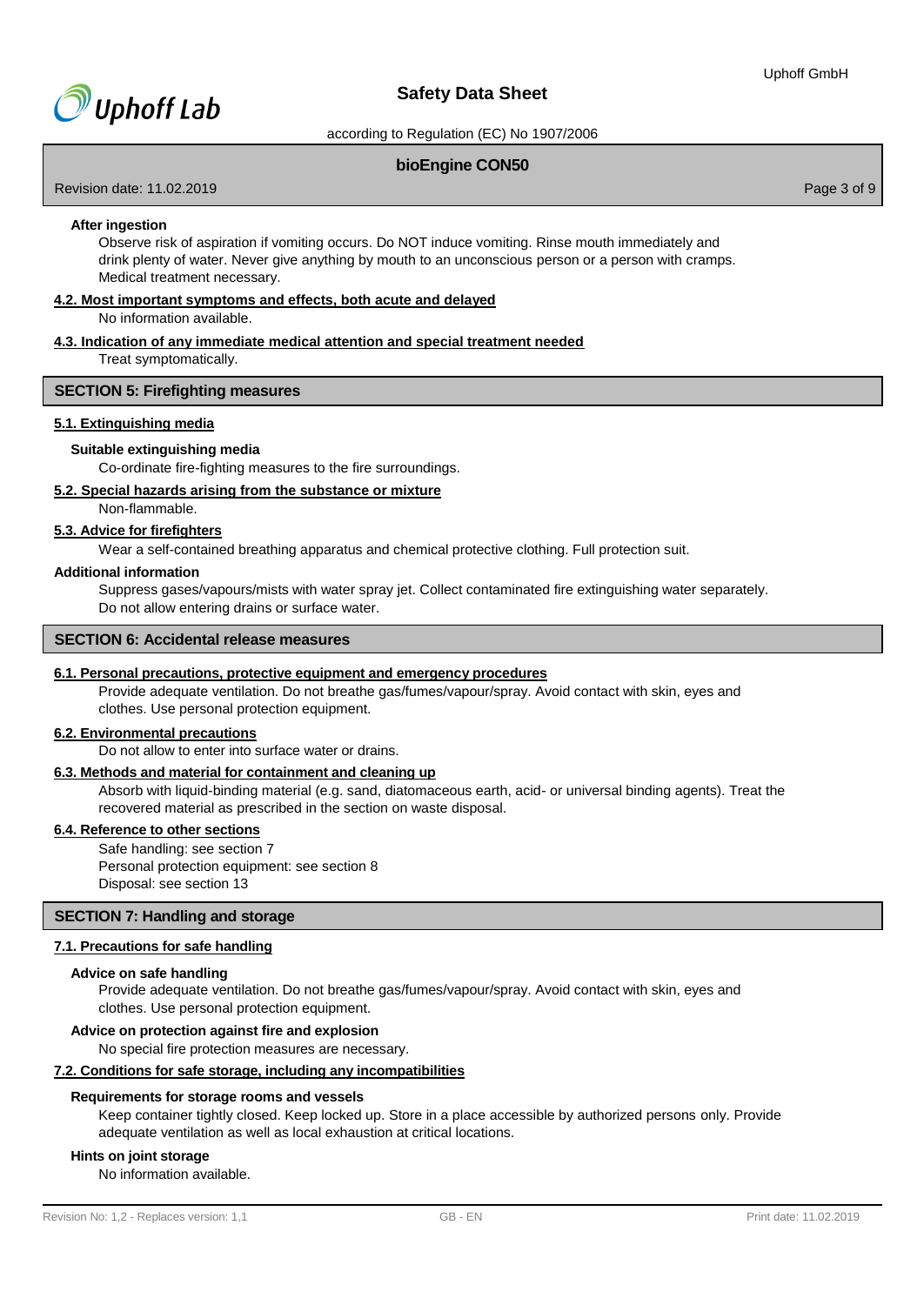according to Regulation (EC) No 1907/2006

# **bioEngine CON50**

Revision date: 11.02.2019 Page 4 of 9

# **7.3. Specific end use(s)**

Additive

# **SECTION 8: Exposure controls/personal protection**

# **8.1. Control parameters**

#### **Exposure limits (EH40)**

| CAS No | Substance                                                                                                      | ppm |     | $mq/m3$ fibres/ml | Category  | Origin |
|--------|----------------------------------------------------------------------------------------------------------------|-----|-----|-------------------|-----------|--------|
|        | Cobalt and cobalt compounds (as Co)                                                                            |     | 0.1 |                   | TWA (8 h) | WEL    |
|        | Nickel and its inorganic compounds (except<br>nickel tetracarbonyl): water-soluble nickel<br>compounds (as Ni) |     | 0.1 |                   | TWA (8 h) | WEL    |

#### **8.2. Exposure controls**



#### **Appropriate engineering controls**

Provide adequate ventilation as well as local exhaustion at critical locations.

#### **Protective and hygiene measures**

Remove contaminated, saturated clothing immediately. Draw up and observe skin protection programme. Wash hands and face before breaks and after work and take a shower if necessary . When using do not eat or drink. Do not breathe gas/fumes/vapour/spray.

#### **Eye/face protection**

Wear eye protection/face protection.

# **Hand protection**

Wear suitable gloves.

When handling with chemical substances, protective gloves must be worn with the CE-label including the four control digits. The quality of the protective gloves resistant to chemicals must be chosen as a function of the specific working place concentration and quantity of hazardous substances. For special purposes, it is recommended to check the resistance to chemicals of the protective gloves mentioned above together with the supplier of these gloves.

# **Skin protection**

Wear suitable protective clothing.

# **Respiratory protection**

In case of inadequate ventilation wear respiratory protection.

# **Environmental exposure controls**

Avoid release to the environment.

# **SECTION 9: Physical and chemical properties**

#### **9.1. Information on basic physical and chemical properties**

| Physical state:<br>Colour:<br>Odour: | Liauid<br>not determined<br>odourless |                |
|--------------------------------------|---------------------------------------|----------------|
| pH-Value:                            |                                       | not determined |
| Changes in the physical state        |                                       |                |
| Melting point:                       |                                       | not determined |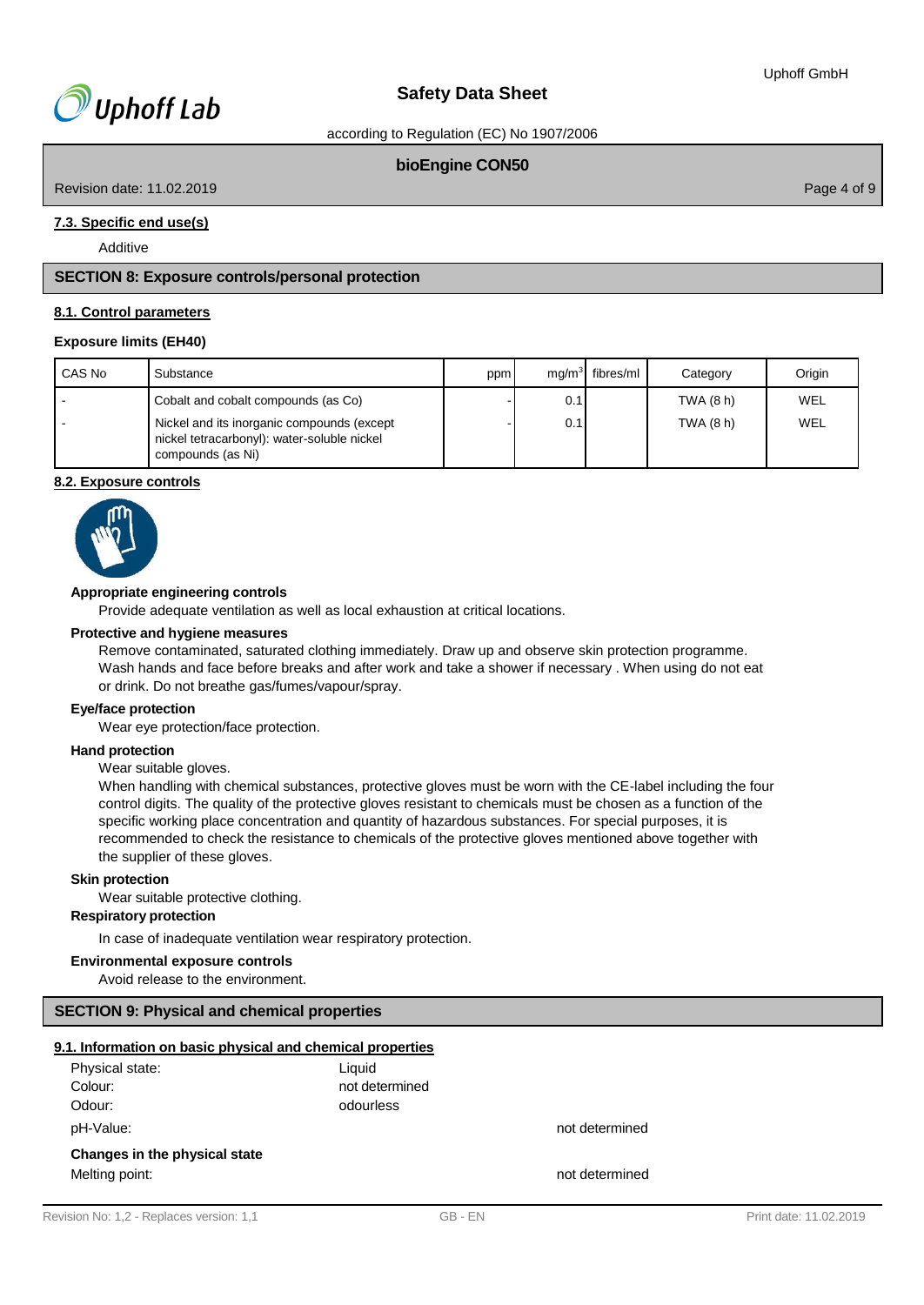

according to Regulation (EC) No 1907/2006

# **bioEngine CON50**

Revision date: 11.02.2019 **Page 5 of 9** and 2011 **Page 12.02.2019** Page 5 of 9 Initial boiling point and boiling range: Flash point: **Flammability** Solid: Gas: **Explosive properties** No information available. Lower explosion limits: Upper explosion limits: Ignition temperature: **Auto-ignition temperature** Solid: Gas: Decomposition temperature: **Oxidizing properties**  Not oxidising. not determined not determined not applicable not applicable not determined not determined not determined not applicable not applicable not determined Vapour pressure: not determined Density:  $1,01 - 1,02$  g/cm<sup>3</sup> Water solubility: easily soluble to the solubility: **Solubility in other solvents**  not determined Partition coefficient: not determined Viscosity / dynamic: not determined Viscosity / kinematic:  $\blacksquare$ Vapour density: not of the state of the state of the state of the state of the state of the state of the state of the state of the state of the state of the state of the state of the state of the state of the state of the Evaporation rate: not determined

# **9.2. Other information**

Odour threshold: not determined

# **SECTION 10: Stability and reactivity**

# **10.1. Reactivity**

No hazardous reaction when handled and stored according to provisions.

# **10.2. Chemical stability**

The product is stable under storage at normal ambient temperatures.

#### **10.3. Possibility of hazardous reactions**

No known hazardous reactions.

# **10.4. Conditions to avoid**

No information available.

#### **10.5. Incompatible materials**

No information available.

#### **10.6. Hazardous decomposition products**

No known hazardous decomposition products.

# **SECTION 11: Toxicological information**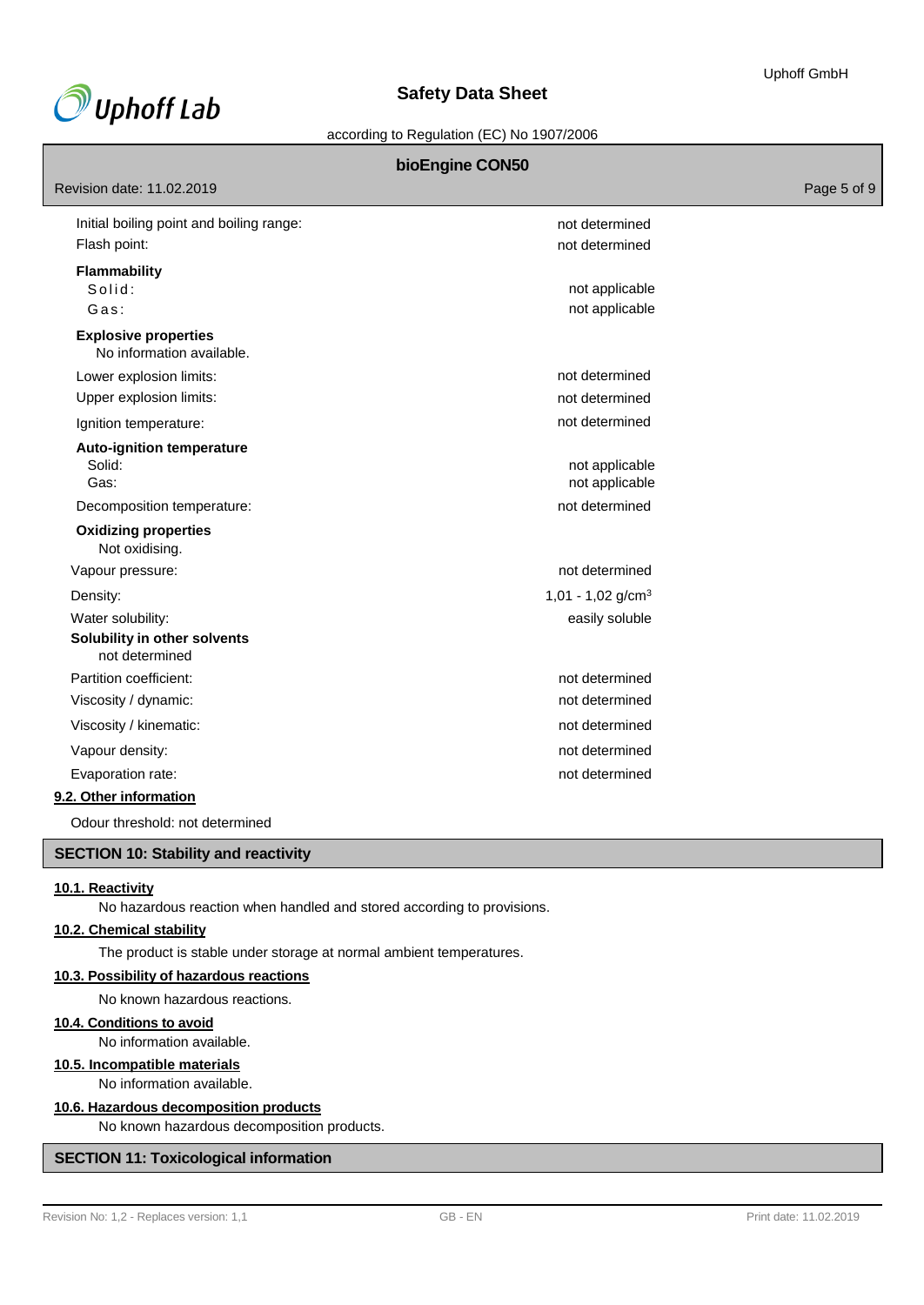

according to Regulation (EC) No 1907/2006

# **bioEngine CON50**

Revision date: 11.02.2019 Page 6 of 9

# **11.1. Information on toxicological effects**

# **Acute toxicity**

Based on available data, the classification criteria are not met.

| CAS No    | Chemical name                |                     |                    |         |               |        |
|-----------|------------------------------|---------------------|--------------------|---------|---------------|--------|
|           | Exposure route               | Dose                |                    | Species | Source        | Method |
| 7786-81-4 | nickel sulfate               |                     |                    |         |               |        |
|           | oral                         | <b>ATE</b><br>mg/kg | 500                |         |               |        |
|           | inhalation vapour            | <b>ATE</b>          | 11 mg/l            |         |               |        |
|           | inhalation aerosol           | <b>ATE</b>          | $1,5 \text{ mg/l}$ |         |               |        |
| 7791-13-1 | cobalt dichloridehexahydrate |                     |                    |         |               |        |
|           | oral                         | LD50<br>mg/kg       | 766                | Rat     | <b>GESTIS</b> |        |

#### **Irritation and corrosivity**

Based on available data, the classification criteria are not met.

#### **Sensitising effects**

May cause an allergic skin reaction. (nickel sulfate; cobalt dichloridehexahydrate)

# **Carcinogenic/mutagenic/toxic effects for reproduction**

May cause cancer by inhalation. (nickel sulfate; cobalt dichloridehexahydrate) Germ cell mutagenicity: Based on available data, the classification criteria are not met. Reproductive toxicity: Based on available data, the classification criteria are not met.

#### **STOT-single exposure**

Based on available data, the classification criteria are not met.

#### **STOT-repeated exposure**

May cause damage to organs through prolonged or repeated exposure. (nickel sulfate)

#### **Aspiration hazard**

Based on available data, the classification criteria are not met.

# **SECTION 12: Ecological information**

#### **12.1. Toxicity**

Harmful to aquatic life with long lasting effects.

# **12.2. Persistence and degradability**

The product has not been tested.

#### **12.3. Bioaccumulative potential**

The product has not been tested.

# **12.4. Mobility in soil**

The product has not been tested.

#### **12.5. Results of PBT and vPvB assessment**

The product has not been tested.

# **12.6. Other adverse effects**

No information available.

#### **Further information**

Do not allow to enter into surface water or drains. Do not allow to enter into soil/subsoil.

# **SECTION 13: Disposal considerations**

# **13.1. Waste treatment methods**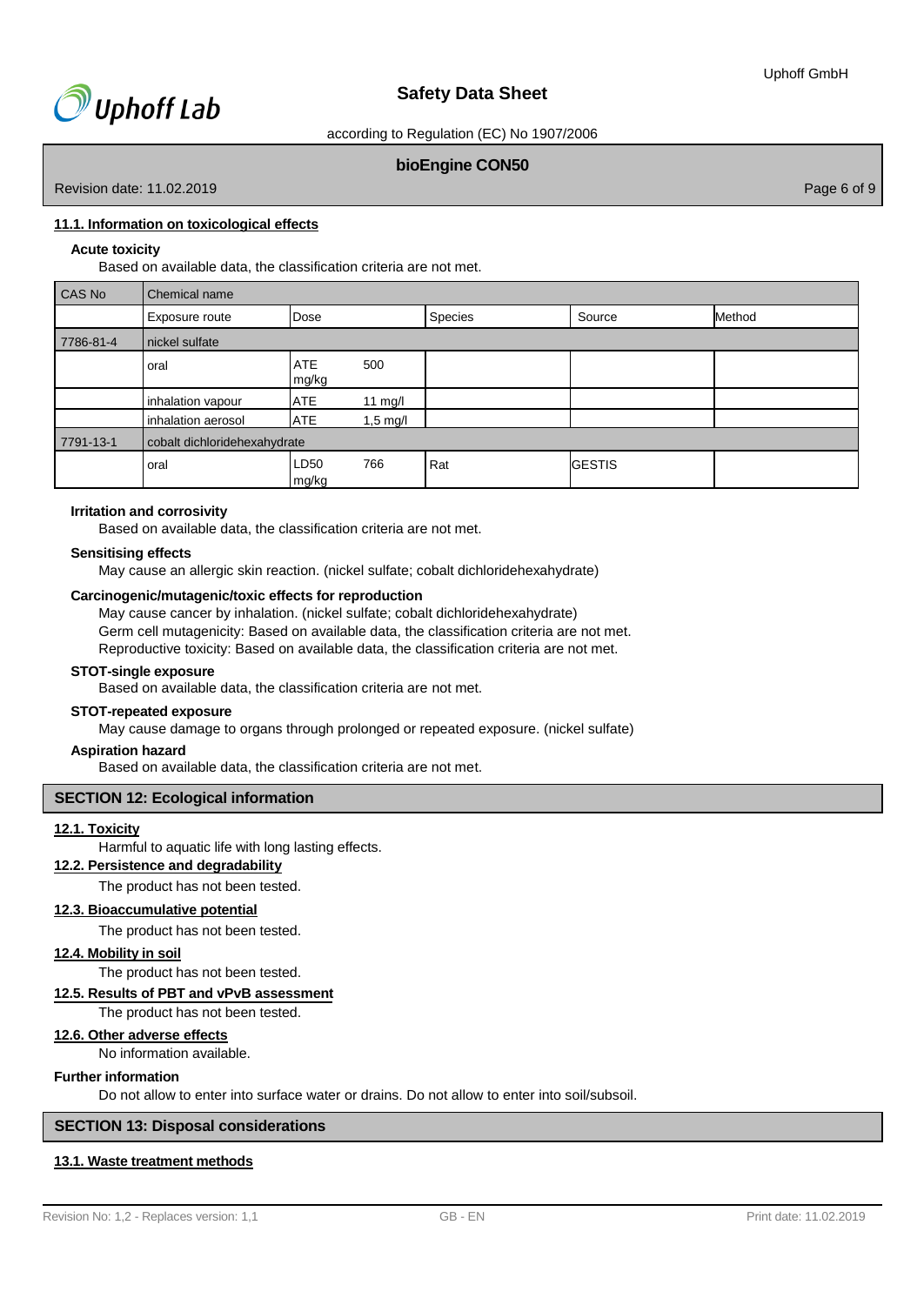

according to Regulation (EC) No 1907/2006

# **bioEngine CON50**

Revision date: 11.02.2019 **Page 7 of 9** and 2011 **Page 7 of 9** and 2012 **Page 7 of 9** and 2012 **Page 7 of 9** and 2012 **Page 7 of 9** 

# **Advice on disposal**

Do not allow to enter into surface water or drains. Do not allow to enter into soil/subsoil. Dispose of waste according to applicable legislation.

# **Waste disposal number of waste from residues/unused products**

061399 WASTES FROM INORGANIC CHEMICAL PROCESSES; wastes from inorganic chemical processes not otherwise specified; wastes not otherwise specified

#### **Waste disposal number of used product**

061399 WASTES FROM INORGANIC CHEMICAL PROCESSES; wastes from inorganic chemical processes not otherwise specified; wastes not otherwise specified

# **Waste disposal number of contaminated packaging**

150110 WASTE PACKAGING; ABSORBENTS, WIPING CLOTHS, FILTER MATERIALS AND PROTECTIVE CLOTHING NOT OTHERWISE SPECIFIED; packaging (including separately collected municipal packaging waste); packaging containing residues of or contaminated by hazardous substances; hazardous waste

# **Contaminated packaging**

Handle contaminated packages in the same way as the substance itself.

# **SECTION 14: Transport information**

#### **Land transport (ADR/RID)**

| 14.1. UN number:                                                                           | No dangerous good in sense of this transport regulation. |
|--------------------------------------------------------------------------------------------|----------------------------------------------------------|
| 14.2. UN proper shipping name:                                                             | No dangerous good in sense of this transport regulation. |
| 14.3. Transport hazard class(es):                                                          | No dangerous good in sense of this transport regulation. |
| 14.4. Packing group:                                                                       | No dangerous good in sense of this transport regulation. |
| Inland waterways transport (ADN)                                                           |                                                          |
| 14.1. UN number:                                                                           | No dangerous good in sense of this transport regulation. |
| 14.2. UN proper shipping name:                                                             | No dangerous good in sense of this transport regulation. |
| 14.3. Transport hazard class(es):                                                          | No dangerous good in sense of this transport regulation. |
| 14.4. Packing group:                                                                       | No dangerous good in sense of this transport regulation. |
| <b>Marine transport (IMDG)</b>                                                             |                                                          |
| 14.1. UN number:                                                                           | No dangerous good in sense of this transport regulation. |
| 14.2. UN proper shipping name:                                                             | No dangerous good in sense of this transport regulation. |
| 14.3. Transport hazard class(es):                                                          | No dangerous good in sense of this transport regulation. |
| 14.4. Packing group:                                                                       | No dangerous good in sense of this transport regulation. |
| Air transport (ICAO-TI/IATA-DGR)                                                           |                                                          |
| 14.1. UN number:                                                                           | No dangerous good in sense of this transport regulation. |
| 14.2. UN proper shipping name:                                                             | No dangerous good in sense of this transport regulation. |
| 14.3. Transport hazard class(es):                                                          | No dangerous good in sense of this transport regulation. |
| 14.4. Packing group:                                                                       | No dangerous good in sense of this transport regulation. |
| 14.5. Environmental hazards                                                                |                                                          |
| <b>ENVIRONMENTALLY HAZARDOUS:</b>                                                          | no                                                       |
| 14.6. Special precautions for user<br>No information available.                            |                                                          |
| 14.7. Transport in bulk according to Annex II of Marpol and the IBC Code<br>not applicable |                                                          |

# **SECTION 15: Regulatory information**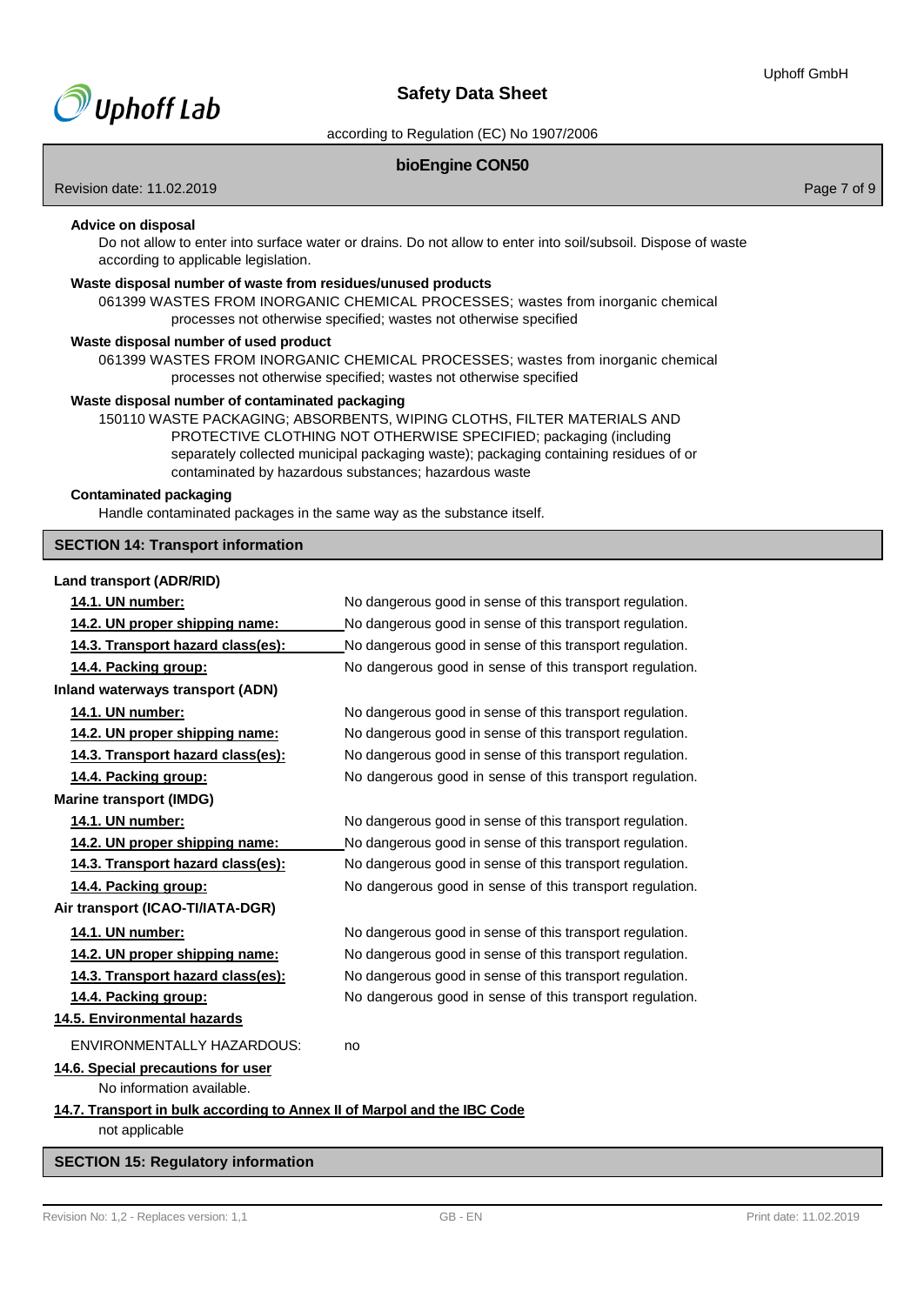

according to Regulation (EC) No 1907/2006

# **bioEngine CON50**

Revision date: 11.02.2019 **Page 8 of 9** and 2011 **Page 8 of 9** and 2012 **Page 8 of 9** and 2012 **Page 8 of 9** and 2012 **Page 8 of 9** 

# **15.1. Safety, health and environmental regulations/legislation specific for the substance or mixture**

| EU regulatory information                                                                  |                                                                                                                                                                                                                                                   |
|--------------------------------------------------------------------------------------------|---------------------------------------------------------------------------------------------------------------------------------------------------------------------------------------------------------------------------------------------------|
| Authorisations (REACH, annex XIV):                                                         |                                                                                                                                                                                                                                                   |
| Substances of very high concern, SVHC (REACH, article 59):<br>cobalt dichloridehexahydrate |                                                                                                                                                                                                                                                   |
| Restrictions on use (REACH, annex XVII):<br>Entry 27: nickel sulfate                       |                                                                                                                                                                                                                                                   |
| Information according to 2012/18/EU<br>(SEVESO III):                                       | Not subject to 2012/18/EU (SEVESO III)                                                                                                                                                                                                            |
| <b>National regulatory information</b>                                                     |                                                                                                                                                                                                                                                   |
| Employment restrictions:                                                                   | Observe restrictions to employment for juvenils according to the 'juvenile<br>work protection guideline' (94/33/EC). Observe employment restrictions<br>under the Maternity Protection Directive (92/85/EEC) for expectant or<br>nursing mothers. |
| Water contaminating class (D):                                                             | 1 - slightly water contaminating                                                                                                                                                                                                                  |
| 15.2. Chemical safety assessment                                                           |                                                                                                                                                                                                                                                   |

Chemical safety assessments for substances in this mixture were not carried out.

# **SECTION 16: Other information**

#### **Changes**

This data sheet contains changes from the previous version in section(s): 2,8,9,10,12,14,15.

### **Abbreviations and acronyms**

ADR: Accord européen sur le transport des marchandises dangereuses par Route (European Agreement concerning the International Carriage of Dangerous Goods by Road ) IMDG: International Maritime Code for Dangerous Goods IATA: International Air Transport Association GHS: Globally Harmonized System of Classification and Labelling of Chemicals EINECS: European Inventory of Existing Commercial Chemical Substances ELINCS: European List of Notified Chemical Substances CAS: Chemical Abstracts Service LC50: Lethal concentration, 50% LD50: Lethal dose, 50% **Classification for mixtures and used evaluation method according to Regulation (EC) No. 1272/2008 [CLP]**

#### Г  $\overline{\phantom{0}}$

| Classification          | Classification procedure |
|-------------------------|--------------------------|
| Skin Sens. 1; H317      | Calculation method       |
| Carc. 1A; H350i         | Calculation method       |
| STOT RE 2; H373         | Calculation method       |
| Aquatic Chronic 3; H412 | Calculation method       |

# **Relevant H and EUH statements (number and full text)**

| H302         | Harmful if swallowed.                                                      |
|--------------|----------------------------------------------------------------------------|
| H315         | Causes skin irritation.                                                    |
| H317         | May cause an allergic skin reaction.                                       |
| H332         | Harmful if inhaled.                                                        |
| H334         | May cause allergy or asthma symptoms or breathing difficulties if inhaled. |
| H341         | Suspected of causing genetic defects.                                      |
| H350i        | May cause cancer by inhalation.                                            |
| <b>H360D</b> | May damage the unborn child.                                               |
| <b>H360F</b> | May damage fertility.                                                      |
| H372         | Causes damage to organs through prolonged or repeated exposure.            |